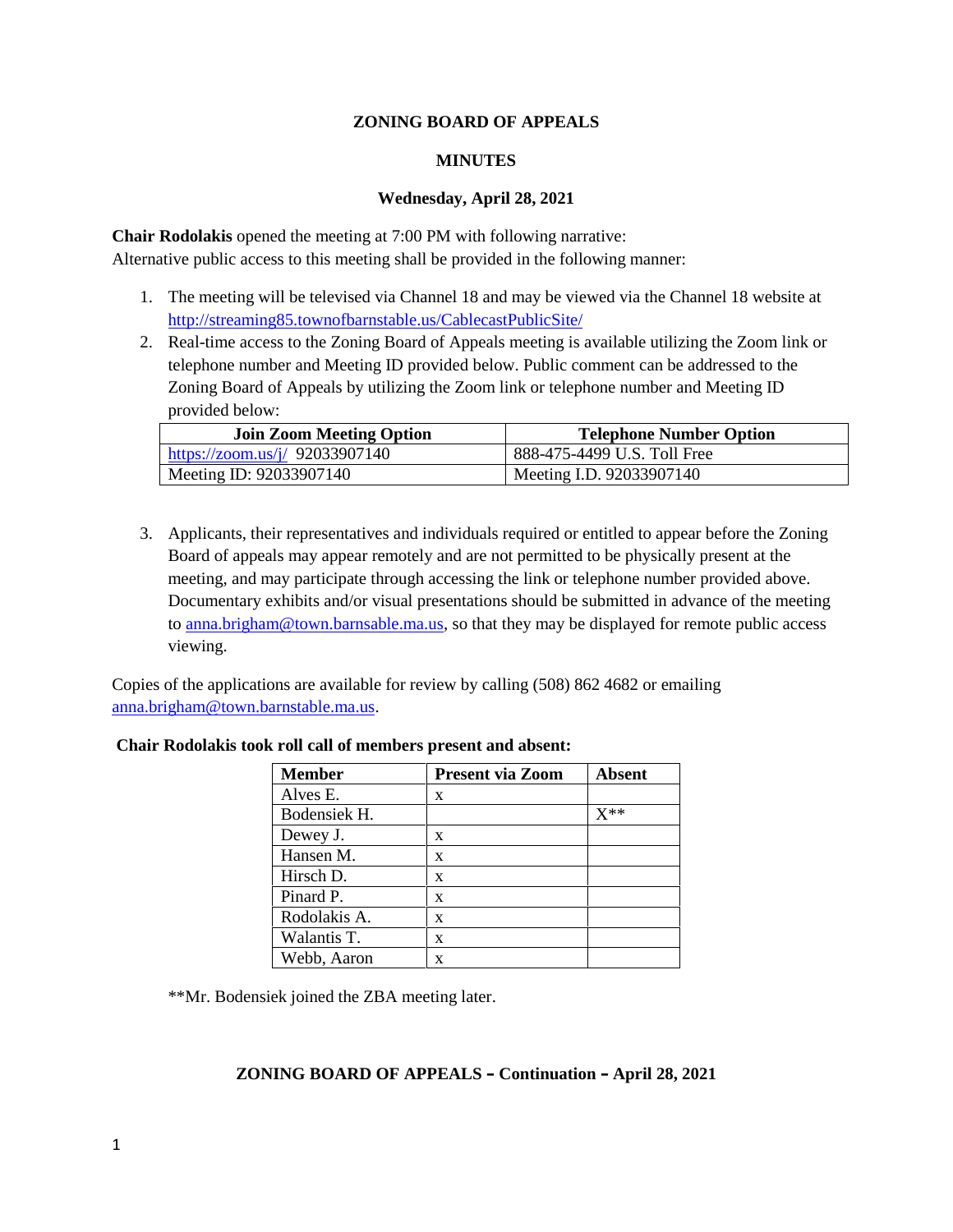# **Taping of meeting**

No one taping.

# **MINUTES**

To be approved this evening – minutes of January 27, 2021.

**Mr. Hirsch** moved to approve minutes as submitted with **Mr. Hanson** seconding the motion.

| <b>Member</b> | <b>Acceptance of Minutes</b> | Absent |
|---------------|------------------------------|--------|
| Alves E.      | In favor                     |        |
| Bodensiek H.  |                              | X      |
| Dewey J.      | In favor                     |        |
| Hansen M.     | In favor                     |        |
| Hirsch D.     | In favor                     |        |
| Pinard P.     | In favor                     |        |
| Rodolakis A.  | In favor                     |        |
| Walantis T.   | In favor                     |        |
| Webb, Aaron   | In favor                     |        |

All in favor.

# **OLD BUSINESS**

### **None**

# **NEW BUSINESS**

**Appeal No. 2021-018 Crawford** William G. Crawford and Lynne A. Crawford have applied for a Special Permit pursuant to Section 240-91.H(3) – Demolition and Rebuilding on a Nonconforming lot. The Applicants are proposing to demolish an existing two-bedroom dwelling and construct a new, four bedroom dwelling on a lot consisting of less than 10,000 square feet. The subject property is located at 181 Hollingsworth Road, Osterville, MA as shown on Assessor's Map 140as Parcel 040. It is located in the Residence C Zoning District.

**DISCUSSION**: **Chair Rodolakis**: A few days ago we received a letter from Attorney Schulz asking for a continuance to May 12<sup>th</sup> meeting. **Chair Rodolakis** moved to take a vote for acceptance of request for continuance. Mr. Hanson seconded the motion.

| <b>Member</b> | <b>Appeal No. 2021-018</b><br>Acceptance of continuance to<br>$ZBA$ May $12th$ meeting. | Absent |
|---------------|-----------------------------------------------------------------------------------------|--------|
| Alves E.      |                                                                                         |        |
| Bodensiek H.  |                                                                                         |        |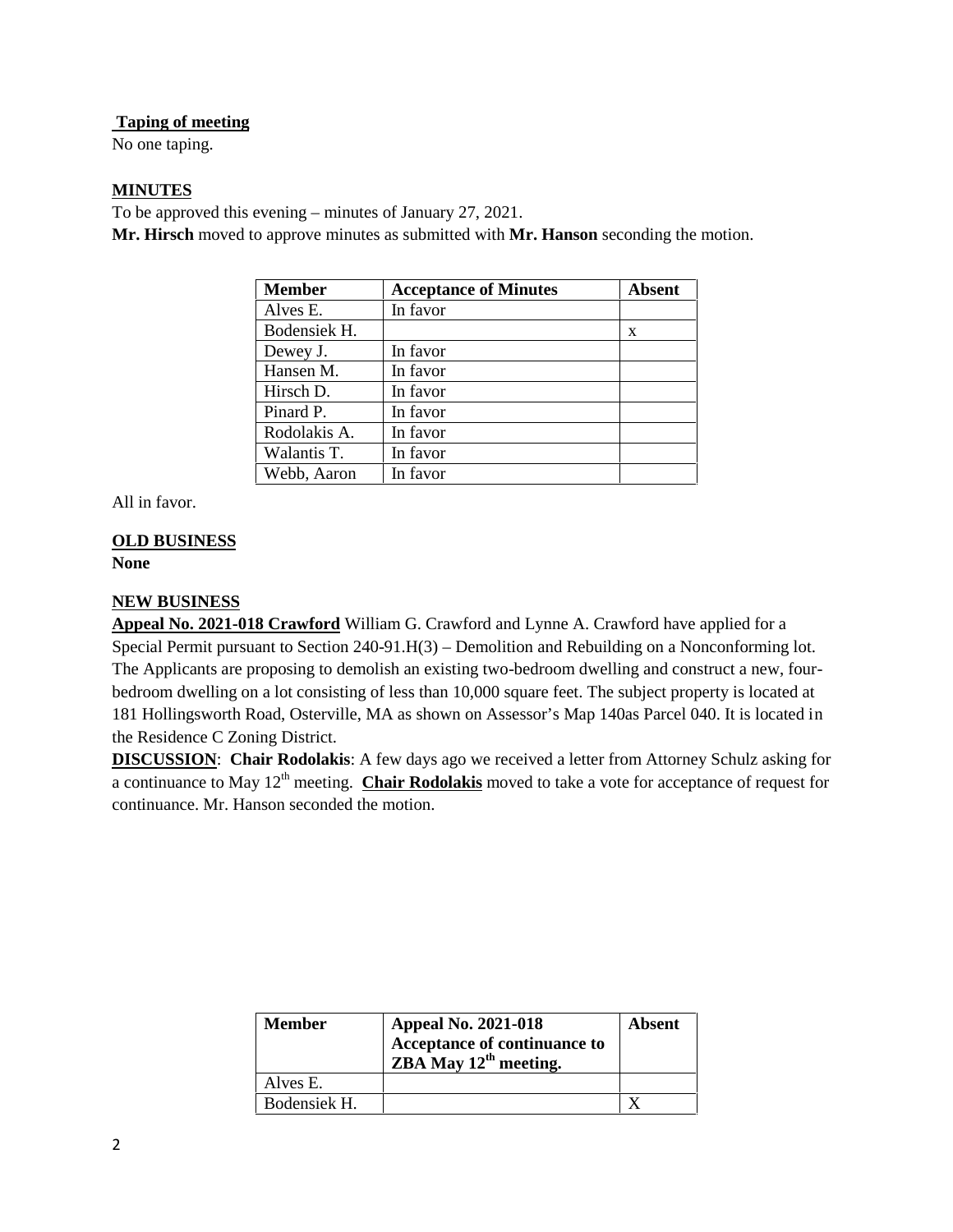| Dewey J.     | In favor |  |
|--------------|----------|--|
| Hansen M.    | In favor |  |
| Hirsch D.    | In favor |  |
| Pinard P.    | In favor |  |
| Rodolakis A. | In favor |  |
| Walantis T.  | In favor |  |
| Webb, Aaron  | In favor |  |

All in favor.

**POINT OF INFORMATION:** Chair Rodolakis recognized Attorney Princi and indicated to him that they (ZBA) would be covering both of his appeals because it makes sense to. Attorney Princi agreed.

**Appeal No. 2021-019** Windmill Sq LLC/Tractor Supply Windmill Square, LLC., has applied for a Special Permit in accordance with Section 240-57 Circumstances warranting reduction of requirements by Special Permit. The Applicant is seeking to reduce the number of required parking spaces from 73 to 60. The subject property is located at 1174 Pitcher's Way, Hyannis, MA as shown on Assessor's Map 273 as Parcel 123. It is located in the Business (B) Zoning District and Groundwater Protection (GP) Overlay Zoning District.

**Appeal No. 2021-020** Windmill Sq LLC/Tractor Supply In the alternative to Appeal No. 2021-019, Windmill Square, LLC., has petitioned for a Variance in accordance with Section 240-53 Landscape Requirements for Parking Lots, Section 240-53 B. setback requirements of a parking lot, and Section 240- 56 Schedule of off street parking requirements. The Petitioner is seeking relief from landscape and parking requirements. The subject property is located at 1174 Pitcher's Way, Hyannis, MA as shown on Assessor's Map 273 as Parcel 123. It is located in the Business (B) Zoning District and Groundwater Protection (GP) Overlay Zoning District.

# **DISCUSSION**:

**Chair Rodolakis** recognized Attorney Princi. Attorney Princi recognized Craig Ferrari. If Attorney Princi misses anything, Craig can "fill in the blanks". Attorney Princi: A DRI approval (over an 8-10 month period) was made from the Cape Cod Commission with multi page findings. The matter was appealed as you well know and that matter is back before you on a very limited basis. Because of the negotiations, discussions and vetting, by the CCC and because of a request by the Town of Barnstable to segregate out a bypass in favor of the Town of Barnstable and also to create a sidewalk on Pitchers Way for safety reasons, the applicant lost a portion of his land which can be seen by the shape of the land based on the plans submitted. By giving up 15 feet along the Bearses way side and another 10 feet on the Pitcher's Way side; because of the request of the town the applicant was in a position where they were not able to fulfill the 73 parking spaces. With respect to the special permit Attorney Princi has provided ZBA with the traffic study that was presented to the CCC, however; probably the easiest way to digest the traffic study is in the decision of the CCC. Referring to Page 8 of the Commission decision referencing F63 the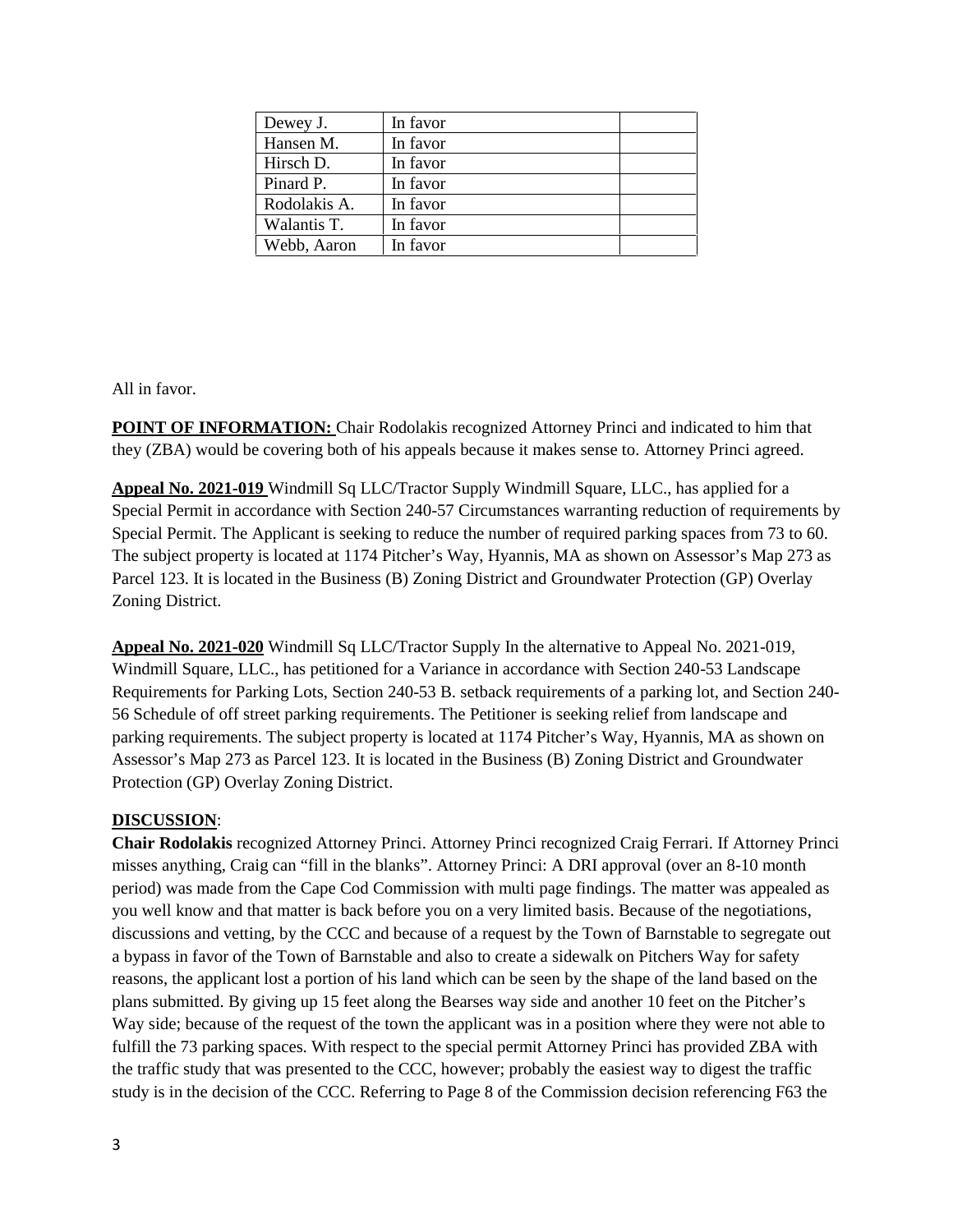Commission did note that the traffic impact study was done by a special organization in keeping with the requirements of the CCC in comparison with other Tractor Supply stores they anticipated during peak hours that there would be 74 vehicles during a weekday peak hour. It is a total of what would be there during a 3-4 hour timeframe. In that section F63, the Commission recognized Tractor Supply is a low volume specialty retailer and generates fewer vehicle trips in general then other types of high volume retail uses. You can rely on the vetting that was done by the CCC in terms of rendering a decision here tonight that the Tractor Supply store appeals to a very limited audience of prospective buyers as opposed to something like "Best Buy" where all of us can go in and buy things for our household. Tractor Supply is geared towards farm use and towards those who are into horticulture farming, raising horses and those people who are dedicated to that type of activity. 74 vehicle trips translates roughly into 30 people being at the store at any one time during peak hours based upon the type of store it is you'll note there are only 8 employees there. Anthony Princi continued: Based upon the special permit where Article 240 Section 57 of the by-law does allow for the granting of a special permit (citing B&C)…..age, or other characteristics of occupant with reduced auto usage and c) characteristics of use validating normal calculating of parking demand. The findings of the CCC are substantiated by the traffic study and support in my belief a special permit for a number of reasons: 1) we have special characteristics of the occupants (those being limited to the number of farmers, horticulturists those with animals of the store which reduces the usage as noted by the traffic study; 2) the characteristics of the use of the normal calculating of parking is also in play based upon the finding that this is a low volume, specialty retailer and generates fewer field trips then other types of high volume users. With respect to what is request, part of vetting through the site plan we were able to create the landscape plan in a way that we do not need any landscape relief. The only thing we need is the parking from 73 to 60. Craig Ferrari, DownCape Engineering who responded with an affirmative. We have evergreen landscape plantings and buffers to shield some of these parking and storage areas from the road. As you can see from the site plan, there are several different types of planting going back into this site to help beautify it and create a buffer between these roadways. Attorney Princi continued with noting that he made reference to the applicant who was asked by the Town of Barnstable to dedicate land for the easement which is noted and highlighted on Page 9 of the decision and the F72 paragraph does talk about the fact that of the 8 employees it is encouraged to have them use the bicycle racks that are there. This is part of the mitigation. They have programs to encourage car pooling. To summarize Attorney Princi noted with respect to both appeals we are only seeking reduction from the 73 to 60 parking spots. With respect to the variance, it's the same thing. If you do not find that 240-57 is in play my argument to you on the variance side of things is given the shape of the parcel which is clearly a difficult site to build on and the fact that we were required and asked to and voluntarily did dedicate the bike path to the town, that shape factor along with the dedication of the bike path prevented us from meeting the goal of 73 parking spaces.

#### **BOARD DISCUSSION WITH QUESTIONS/COMMENTS**

Hearing None -

#### **Public Comment:**

**Chair Rodolakis** opened up both Appeals for comment by the Public. **Chair Rodolakis** recognized Gordon Starr of Barnstable. He noted that he watched the original Planning Board meeting. He noted everything was settled. He has no site plans in front of him. What happened that the bike path and parking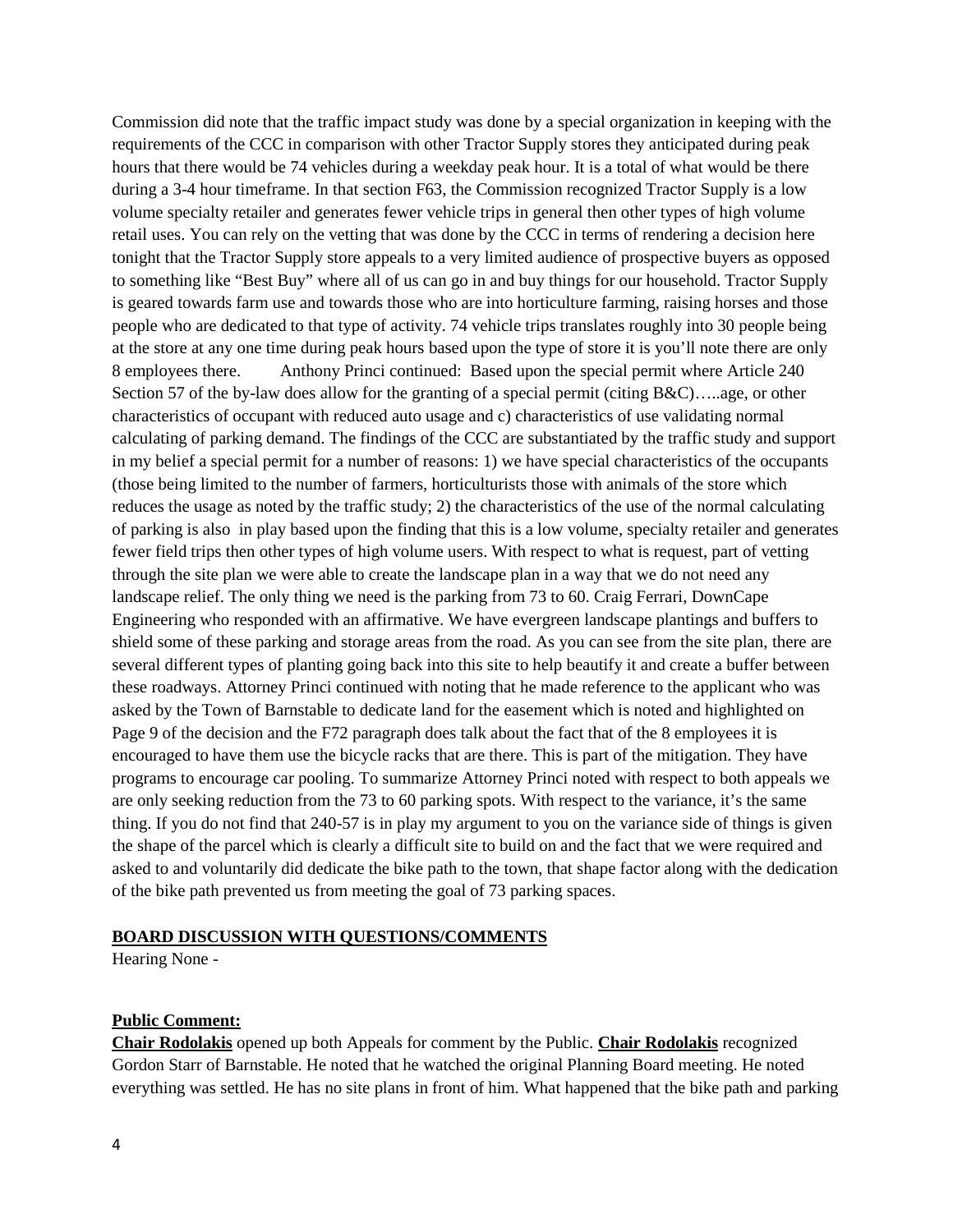was settled? Why is everything moving around and he asked that the ZBA keep in mind that Tractor Supply's business could change because that is what is happening to businesses. Please keep that in mind. Attorney Princi responded to this query. The proposal really has never changed in terms of the total number of parking which was 60 and the DRI approval was the same showing 60. Even with the DRI approval, we still wanted to come back to the town requesting the relief and we did identify it and it is stated in the decision that we show 60, the town by-law technically requests 73. We've requested relief on two fronts; the permit and variance front and I fully agree with you that if the character of the store would change from a low volume store to a high volume store that would change the approval and I believe as part of the write-up on this from the Planning Dept., Elizabeth Jenkins has made certain recommendations to the board to consider putting some language in any approval so that if the use of the store changes; the special permit or variance granted would be changed as well. **Chair Rodolakis** recognized Ms. Brigham who noted that on the main page under Boards and Committees if you click down to Zoning Board of Appeals the meeting materials are there. **Chair Rodolakis** recognized another member of the public. Susan Silvestri, 20 Schooner Lane….Question: Could someone define to me landscape relief. Could someone help me with the extensive landscape buffers? Attorney Princi: The CCC required us to put in an extensive landscape program. It involved over 400 plantings many of which were from 10 to 30 feet along with other bay shrubs to shield especially the parking area away from the Pitcher's Way side where the residential section is. We also have some buffering on the Pitcher's Way side because we have the bike path there. As a result of the appeal, we added 10 or 15 large trees (those that will grow to 30 feet) buffering the building from residences on Pitcher's Way and extended around the corner of the building as well. We had to eliminate some bay shrubs in order to put the larger trees in. the landscaper has been vetted both with the CCC and the town. Once we get through this we have one last step and that's because we added more vegetation. We have to go back to the commission to get permission to allow us to put more in. Carol Ramos, 5 Schooner Lane: She attended all the Cape Cod Commission hearings and she feels like there are a lot of inconsistencies because the CCC had all these conditions and it is her understanding that Tractor Supply was going to downsize their outside storage and in regard to that, there was an appeal and because of that downsize they were no longer having to follow through with what the CCC said they needed to do. Now they are expanding again. I am confused on that point. When I bought my house it wasn't zoned for that kind of business. All these things keep happening and she feels it's very strange. Now there is a landscape issue. We are moving parking spaces and all these things……………myself and all my neighbors cannot believe what we are looking at. They didn't preserve the trees that DownCape Engineering identified as being preserved…the bike path…the sidewalk...there have been people who have been hit and killed on this road. Just down the road there was a little girl on West Main who was hit by a car. Craig Ferrari addressed these issues here. **Chair Rodolakis** reminded viewers in the public comment segment that Tractor Supply has already had their hearings...and he wants to stay with the subject that are before ZBA today. The reduction of parking spaces. Attorney Princi…..with respect to the landscaping. We tried to do as much shading on the residential side consistent with what we were directed to do on the residential side by the CCC. I believe we are within the requirements of the CCC with regard to landscaping and by the town. Discussing of crosswalks is not under ZBA's jurisdiction. Attorney Princi: according to our landscaper designer, the smaller shrubs that have to be moved and the larger trees put in will shade to the top of the building. The developer is committed to putting in more to additional planting. Public Comment is now closed.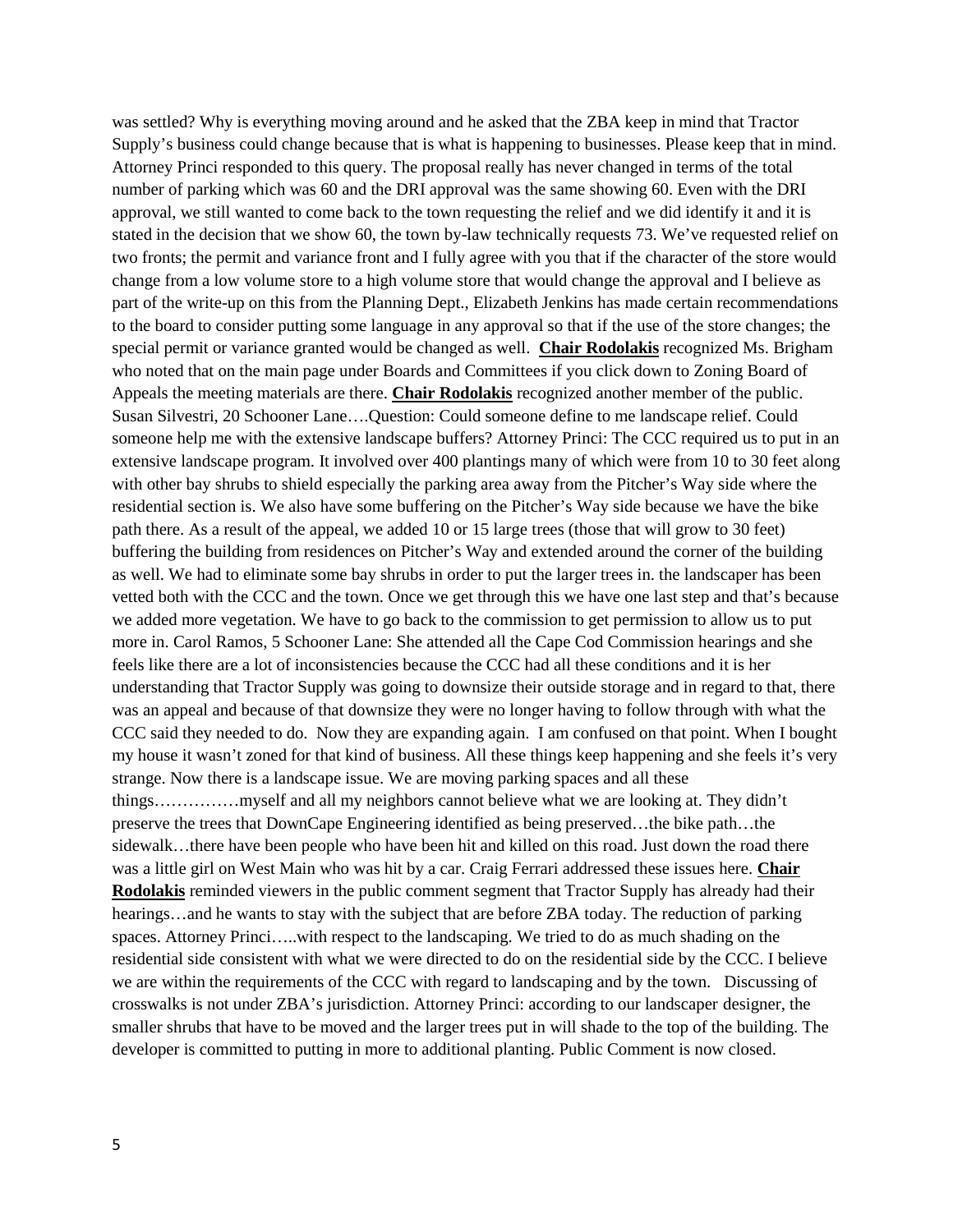#### **BOARD DELIBERATION**:

#### **SPECIAL PERMIT** – Discussion

**Member Walantis** noted that in reviewing the site plans, 13 of these spots are behind the building and on grass. There is a wooden fence gate and all the vegetation areas. He has a concern. That leaves with the handicap spots (47) take those away leaving 43 (that's a pretty big limitation). Attorney Princi responded that the CCC asked that they use pervious pavers. They will be pavers that allow some drainage but they are going to be a hard paver with holes in it. **Member Walantis**: asked about the grass free products. Mr. Ferrari noted that these are grass free products set in loam. Pavers that have loam in between that allow the grass to grow. The need to put the grass free products there is to satisfy storm drainage protection. **Member Dewey** asked about display areas using pervious pavers. Mr. Ferrari noted that display areas are something Tractor Supply is seeking. They have large products that they want to display outside. **Member Dewey** – that is all customer pickup/storage outside that is required. Mr. Ferrari affirmed. **Member Dewey** – there is no reason for that area to be cut back? Attorney Princi replied that this has been approved by the DRI process and it conforms for the tenant. It is a fenced in area that has been fully vetted and approved. There is an access to that area in the back of the building – customers can park in that area and go in the other way again we don't anticipate that the parking spaces in the front of the building will be used but should the back areas become necessary and the parking spaces become necessary, they are available. They are easily accessible – close to entry ways. During snow storms, they will have to be cleaned and taken care of. **Member Walantis** feel the congestion problem looks huge here. **Member Pinard** asked if the parking spaces as it was laid out with the 60 spots approved by the CCC and the town. Attorney Princi replied it was and with respect to the pervious construction that was recommended and requested by the CCC. And it's part of the approval. They rearranged some things and suggested we do this layout. **Member Bodensiek** would be in favor of some reduction in green space as long as it doesn't go against the Commission. More discussion ensued here regarding more parking versus bike path and how the plans have already been approved by CCC as they are. **Member Hanson** feels that this is not a high traffic business since they cater to farmers, farm animals and even at peak it will not be like a full parking lot. **Member Webb** questioning where the additional 13 spots were eliminated from. **Member Hirsch** added that he used to be in this business and around the country he has been in Tractor stores and has never seen more than 15 people at a time in the store on sites larger than this one. He thinks there is more than sufficient amount of parking. It's not a high traffic store. It is a very successful business. **Member Dewey** feels everyone's point is valid but should put in the conditions that if there is expansion or the use changes or goes to a different occupant; they need to come back to the board. **Members Pinard** and **Hirsch** agree with **Member Dewey.**

#### **FINDINGS OF FACT**

- 1. The application falls within a category specifically excepted in the ordinance for a grant of a special permit. Section 240-57 allows a reduction in parking where reduced parking appears to be adequate due to the specific use of the building.
- 2. After an evaluation of all the evidence presented, the proposal fulfills the spirit and intent of the Zoning Ordinance and would not represent a substantial detriment to the public good or the neighborhood affected.
- 3. A Site Plan has been reviewed and found approvable with conditions. (See letter dated April 16, 2021).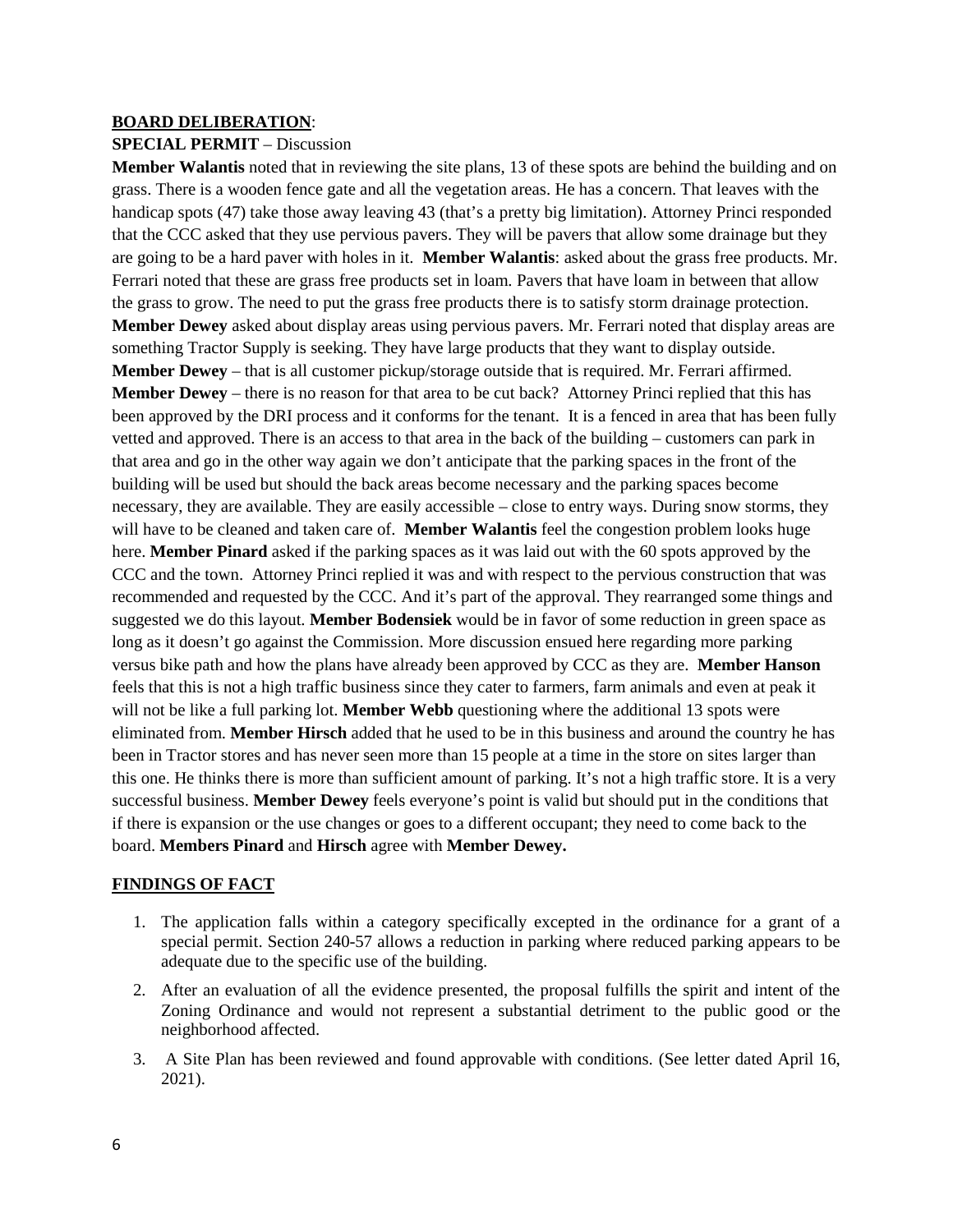- 4. Such uses do not substantially adversely affect the public health, safety, welfare, comfort or convenience of the community.
- 5. In granting a special permit that reduces the requirements of Article VI of the Zoning Ordinance (Off-Street Parking Regulations) pursuant to 240-57, the Board finds that lesser off-street parking is adequate given special circumstance

| <b>Member</b> | <b>Appeal No. 2021-019</b> | Absent |
|---------------|----------------------------|--------|
|               | <b>Special Permit</b>      |        |
| Alves E.      |                            |        |
| Bodensiek H.  | In favor                   |        |
| Dewey J.      | In favor                   |        |
| Hansen M.     |                            |        |
| Hirsch D.     | In favor                   |        |
| Pinard P.     | In favor                   |        |
| Rodolakis A.  | In favor                   |        |
| Walantis T.   |                            |        |
| Webb, Aaron   |                            |        |

# **All in favor for special permit on Appeal No. 2021-019 – Special Permit Decision:**

- 1. Special Permit No. 2021-019 is granted to Windmill Square LLC to allow a reduction of required parking spaces from 73 to 60 pursuant to Section 240-57 at 1174 Pitcher's Way, Hyannis, MA.
- 2. The site development shall be constructed in substantial conformance with the preliminary site plans entitled "Tractor Supply Company Site Construction Plans 1174 Pitchers Way Hyannis MA 02601" Sheets C-001, C-100 C-200, C-300, C-301, C-400, C-401 by Down Cape Engineering dated May 8, 2018 with the last revision date of March 29, 2021 with the additional updated Tractor Supply Company Layout Site Plan with the last revision date of April 21, 2021, and the Tractor Supply Company Civil Layout Plan with the last revision date of April 27, 2021 by Down Cape Engineering.
- 3. The project shall comply with the Site Plan Review approval dated April 16, 2021, the conditions of which shall be incorporated as conditions of this decision.
- 4. No further additions or alterations shall be permitted without approval from the Board.
- 5. Special Permit No. 2021-019 is granted to Windmill Square LLC so long as the tenant is Tractor Supply Company and the use remains a low volume specialty retailer. Any alterations will require Zoning Board of Appeals approval.
- 6. This decision shall be recorded at the Barnstable County Registry of Deeds and copies of the recorded decision shall be submitted to the Zoning Board of Appeals Office and the Building Division prior to issuance of a building permit. The rights authorized by this Special Permit must be exercised within two years, unless extended.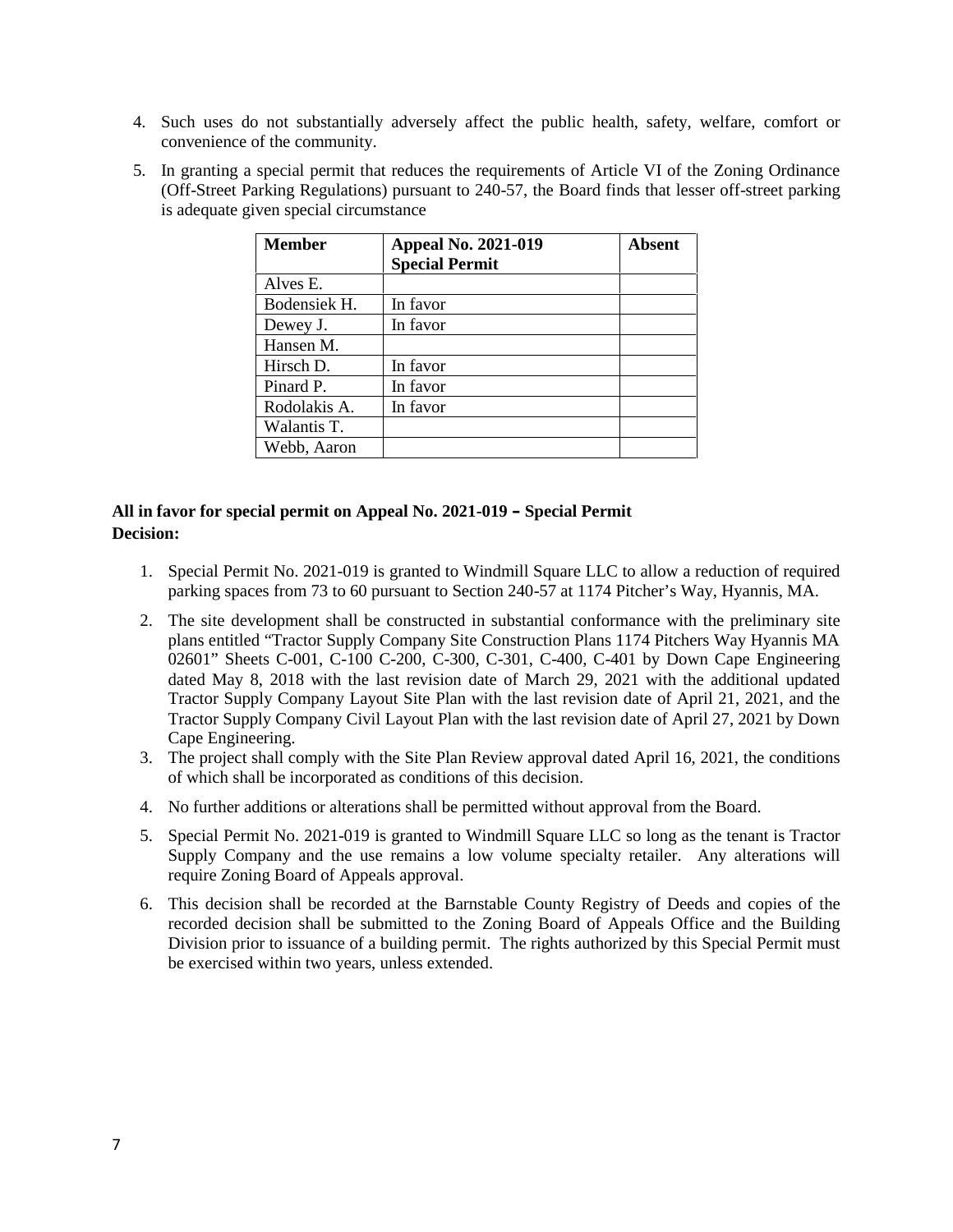| <b>Member</b> | <b>Appeal No. 2021-019</b> | Absent |
|---------------|----------------------------|--------|
|               | <b>Special Permit</b>      |        |
| Alves E.      |                            |        |
| Bodensiek H.  | In favor                   |        |
| Dewey J.      | In favor                   |        |
| Hansen M.     |                            |        |
| Hirsch D.     | In favor                   |        |
| Pinard P.     | In favor                   |        |
| Rodolakis A.  | In favor                   |        |
| Walantis T.   |                            |        |
| Webb, Aaron   |                            |        |

# **All in favor on Conditions for Appeal No. 2021-019 – Special Permit**

# **VARIANCE ON APPEAL NO. 2021-020**

Attorney Princi has requested to withdraw the variance without prejudice. **Chair Rodolakis** so moves. Seconded by **Member Pinard**.

| <b>Member</b> | <b>Appeal No. 2021-020</b><br><b>Special Permit</b> | Absent |
|---------------|-----------------------------------------------------|--------|
| Alves E.      |                                                     |        |
| Bodensiek H.  | In favor                                            |        |
| Dewey J.      | In favor                                            |        |
| Hansen M.     |                                                     |        |
| Hirsch D.     | In favor                                            |        |
| Pinard P.     | In favor                                            |        |
| Rodolakis A.  | In favor                                            |        |
| Walantis T.   |                                                     |        |
| Webb, Aaron   |                                                     |        |

Appeal 2021-020 withdrawn without prejudice. – all in favor.

# **APPEAL 2021-016**

**Appeal No. 2021-016 McDonough** RE-NOTICED James McDonough of 111 Mockingbird Lane, Marstons Mills, MA has filed an appeal of an Administrative Official's Decision. The appeal cites Zoning Ordinance §240-10 Prohibited Uses and states: "the nature of activity presently is not legal use, request is to end all non "by right" activities immediately by enforcing Barnstable Zoning bylaw against prohibited uses." The Building Commissioner issued a 'Notice of Zoning Ordinance Request for Enforcement Denial' to Mr. McDonough on January 29, 2021. The subject property is located at 810 Wakeby Road, Marstons Mills, MA as shown on Assessors Map 013 as Parcel 052. It is located in the Residence F (RF) Zoning District. **Member Pinard** moved to continue this appeal to May 12<sup>th</sup> with **Member Dewey** seconding.